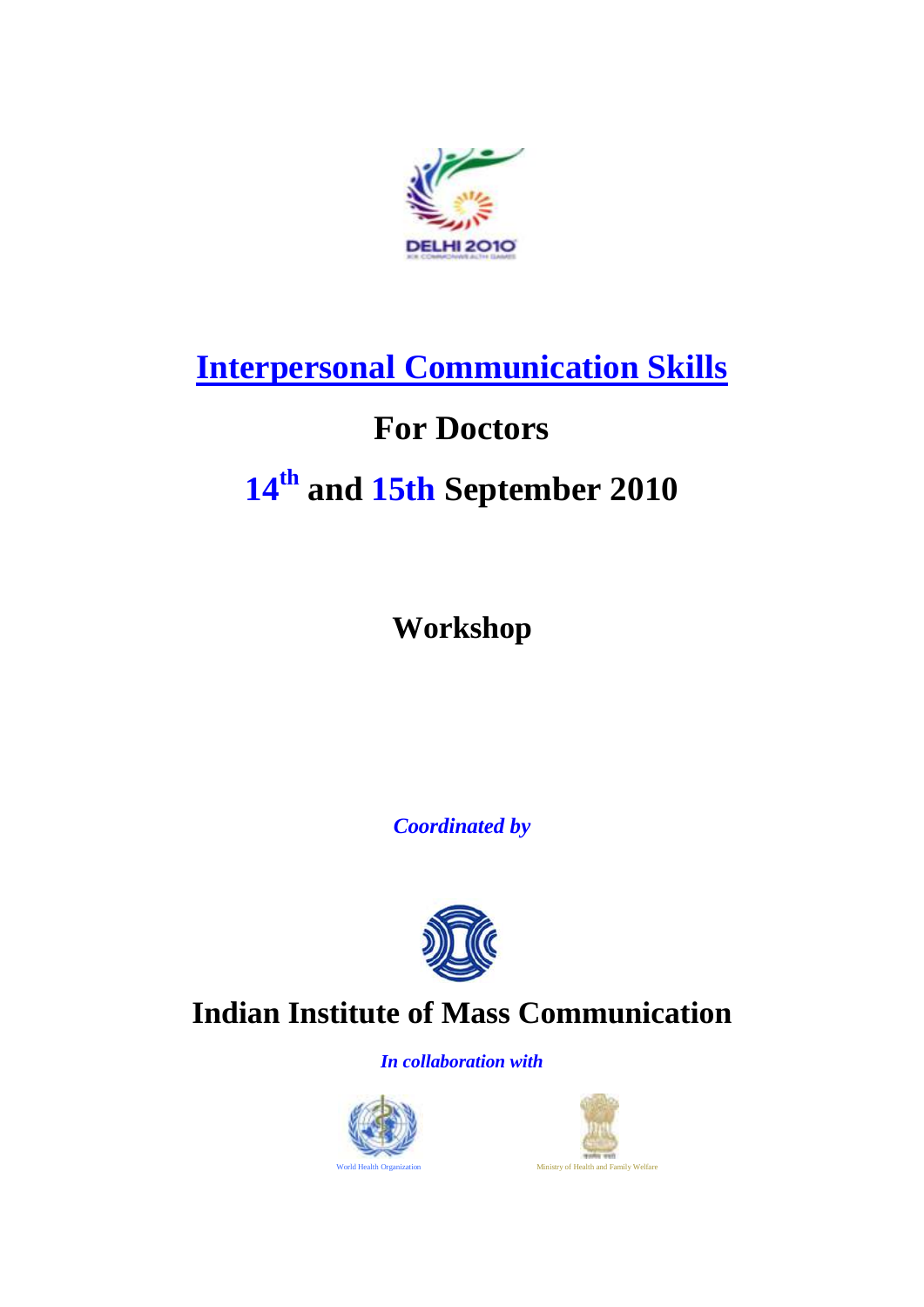#### **About the Workshop**

**IIMC** in collaboration with Directorate of Health Services and Emergency Medical Relief provided an opportunity to medical professionals to sharpen core communication skills through this training. Medical professionals are the best communicators, are trusted and have higher credibility in the popular perception. This workshop showcased Interpersonal Communication Skills (IPC) and strategies for improving interpersonal relationships for more effective and delivery of quality health services to Games fraternity.

**Objective of the Workshop:** To sensitize doctors about core IPC competencies in providing effective and quality **health services for CWG 2010.**

#### **Specific Objectives of the Workshop are to**

- **1.** Identify salient aspects of Communication Behavior which can affect doctors professionally and personally.
- **2.** Describe core IPC skills (Verbal and Non-Verbal) which can be used effectively in diagnosis and treatment protocol to ensure better health and well-being.
- **3.** Discuss scope of using effective IPC skills in overcoming socio-cultural barriers (gender, cultural, ethnicity, language).

#### **Session Objectives and Expected Outcome**

- **1. Session I: Inauguration of the Workshop**
- **2. Session II: Looking at Self in the Mirror**

The objective of the session was to provide an opportunity to undertake self-analysis and identify factors that could improve and bridge the communication gap. The session explored self analysis of personality: perception, attitude and behavior. Understanding of these dimensions could help in managing positive change in attitudes and behaviors for improved relationships.

#### **3. Session III: Understanding Core Communication Skills**

The objective of the session **was** to identify verbal and non-verbal dimensions of good human communication and **discussed** the efficacy of IPC broadly and in health settings specifically.

**4. Session IV: Strategic Communication skills for Effective Interpersonal Relationships**

The objective **was** to demonstrate effective core communication skills comprising of Effective Speaking, Active listening, Paraphrasing-Summarizing, Empathy and Appreciation and Recognition when dealing with patients and their families. The session **explored** the role of these strategic communication skills and their impact on patients' health and well-being.